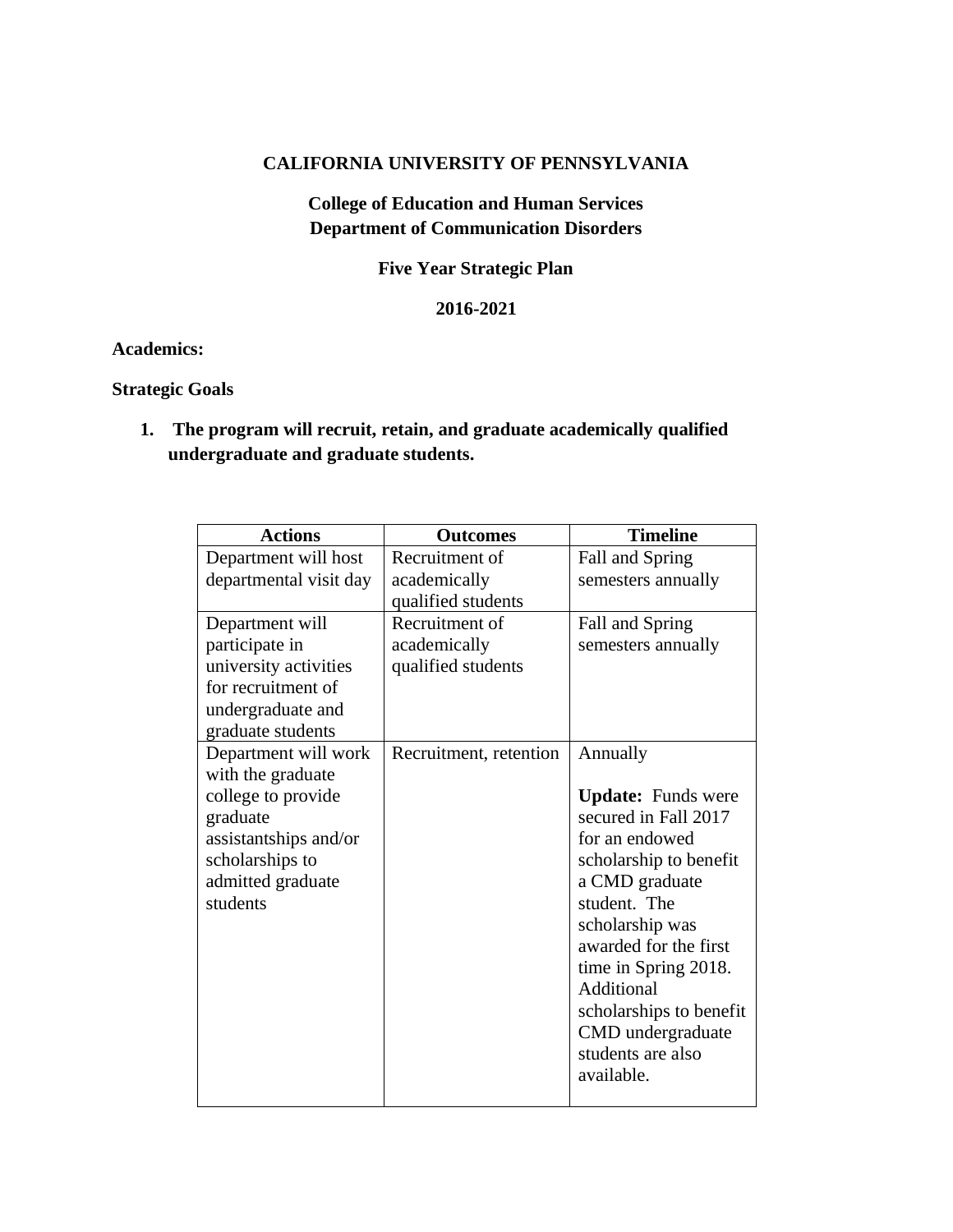|                                                                                                                                                                      |                                     | Typically, 60-75% of<br>graduate students per<br>cohort receive funding<br>through graduate<br>assistantships, child<br>care grants, or<br>scholarships at some<br>point during their<br>enrollment in the<br>program.                                                                                  |
|----------------------------------------------------------------------------------------------------------------------------------------------------------------------|-------------------------------------|---------------------------------------------------------------------------------------------------------------------------------------------------------------------------------------------------------------------------------------------------------------------------------------------------------|
| Department will<br>increase the graduate<br>cohort size to meet the<br>employment demand                                                                             | Recruitment                         | The graduate cohort<br>will be increased to 32<br>graduate students per<br>year beginning Fall<br>2018.                                                                                                                                                                                                 |
|                                                                                                                                                                      |                                     | <b>Update:</b> The<br>maximum cohort size<br>was increased to 33<br>graduate students<br>beginning in Fall<br>2018.                                                                                                                                                                                     |
| Department will work<br>to refine the<br>program's formative<br>assessment plan,<br>including the plan for<br>remediation in<br>academic and clinical<br>coursework. | Academically<br>qualified graduates | Annually, as needed.<br><b>Update:</b> The<br>practicum evaluation<br>form was modified in<br>Fall 2016 to more<br>accurately reflect<br>students' clinical<br>skills.                                                                                                                                  |
|                                                                                                                                                                      |                                     | <b>Update:</b> The program<br>has initiated use of<br>Calipso, a web-based<br>application to manage<br>key aspects of<br>academic and clinical<br>education, effective<br>Fall 2019 for the<br>incoming graduate<br>cohort. The<br>program's practicum<br>evaluation form was<br>modified to align with |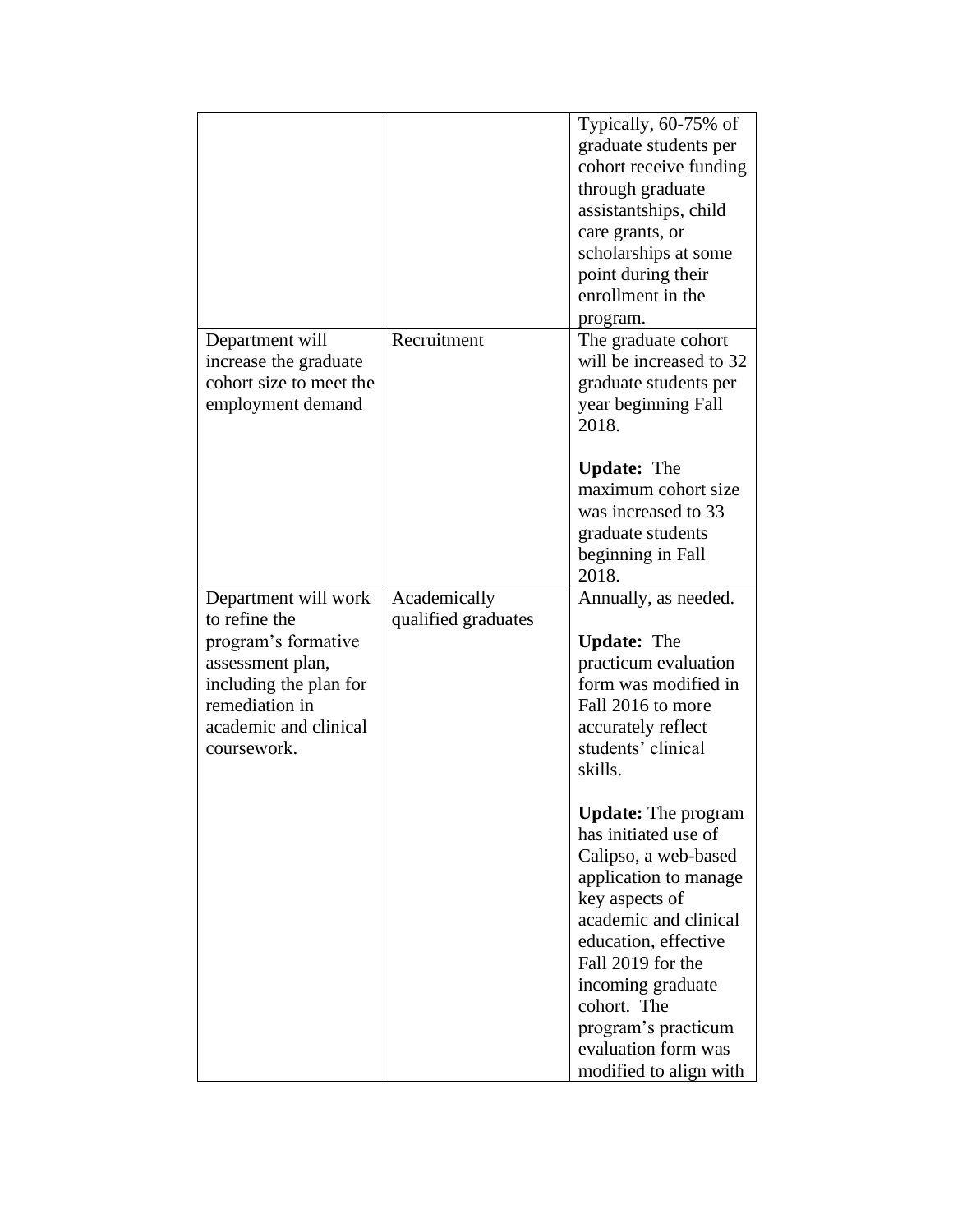|  | $2020$ CECC<br>2020 CFCC |
|--|--------------------------|
|  | standards.               |

**2. The program will provide high quality academic and clinic experiences to program students.**

| <b>Actions</b>           | <b>Outcomes</b>       | <b>Timeline</b>             |
|--------------------------|-----------------------|-----------------------------|
| The faculty will         | Academic curriculum   | Annually                    |
| review the graduate      | and clinical          |                             |
| curriculum each year     | practicum             | <b>Update: Graduate</b>     |
| to ensure that all       | requirements will be  | curriculum has been         |
| students have the        | reviewed to ensure    | updated to include          |
| requisite knowledge      | that each student is  | interprofessional           |
| and skills for the       | prepared to enter the | collaboration topics,       |
| <b>Master of Science</b> | profession.           | multicultural issues,       |
| degree, the ASHA         |                       | mandated reporting          |
| CCC, state licensure,    |                       | requirements,               |
| and teaching             |                       | provisional licensure       |
| certification.           |                       | information, teaching       |
|                          |                       | certification               |
|                          |                       | information, and            |
|                          |                       | safety training.            |
|                          |                       | <b>Update: With</b>         |
|                          |                       | additional faculty,         |
|                          |                       | rotating electives will     |
|                          |                       | be offered in the third     |
|                          |                       | and fourth graduate         |
|                          |                       | semesters beginning         |
|                          |                       | in Summer 2019. A           |
|                          |                       | rotating elective           |
|                          |                       | course in Counseling        |
|                          |                       | (CMD 732) was               |
|                          |                       | offered in                  |
|                          |                       | Summer 2019 and             |
|                          |                       | Summer 2020. A              |
|                          |                       | rotating elective           |
|                          |                       | course (CMD 763)            |
|                          |                       | addressing                  |
|                          |                       | <b>Multicultural Issues</b> |
|                          |                       | and Diversity was           |
|                          |                       | offered in Fall 2019.       |
|                          |                       | In addition,                |
|                          |                       | professional ethics         |
|                          |                       | and clinical education      |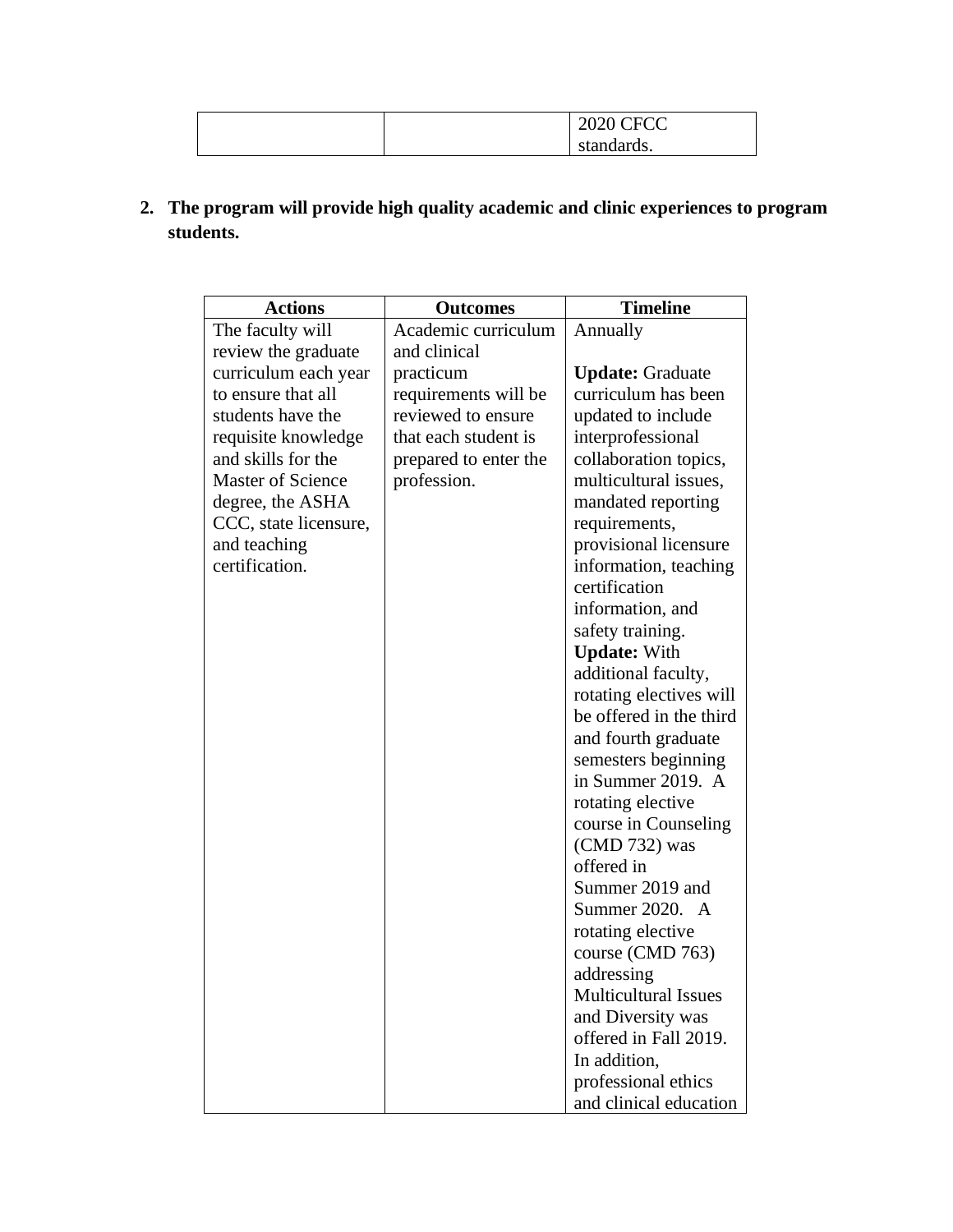|                        |                        | topics have been                   |
|------------------------|------------------------|------------------------------------|
|                        |                        | included in clinical               |
|                        |                        |                                    |
|                        |                        | coursework.                        |
| The program will       | After obtaining        | Spring 2018                        |
| apply for eligibility  | approval for the dean  |                                    |
| to offer the           | of the College of      | <b>Update:</b> The                 |
| Educational            | <b>Education</b> and   | program received                   |
| Specialist certificate | Human Services, the    | approval from the                  |
| through the PA         | program will apply     | Dean of the College                |
| Department of          | for permission to      | of Education and                   |
| Education (PDE)        | offer the Educational  | Human Services in                  |
|                        | Specialist certificate | Spring 2018. The                   |
|                        | through the PA         | application was                    |
|                        | Department of          | submitted in January               |
|                        | Education.             | 2018. The program                  |
|                        |                        | received official                  |
|                        |                        | notification in May                |
|                        |                        | of 2018 of approval                |
|                        |                        |                                    |
|                        |                        | by PDE to offer the<br>Educational |
|                        |                        |                                    |
|                        |                        | Specialist                         |
|                        |                        | certification to                   |
|                        |                        | graduate students. In              |
|                        |                        | May $2019$ the                     |
|                        |                        | program received                   |
|                        |                        | PDE approval for its               |
|                        |                        | post-baccalaureate                 |
|                        |                        | program to offer the               |
|                        |                        | <b>Instructional I</b>             |
|                        |                        | certificate. The                   |
|                        |                        | program previously                 |
|                        |                        | was approved for                   |
|                        |                        | Instructional I at the             |
|                        |                        | undergraduate level.               |

# **3. The program will strive to ensure that program graduates are well-prepared for entry level into the profession.**

| <b>Actions</b>       | <b>Outcomes</b>        | Timeline |
|----------------------|------------------------|----------|
| The Speech-Language  | Academic curriculum    | Annually |
| Pathology PRAXIS     | and clinical practicum |          |
| Exam scores will be  | requirements will be   |          |
| reviewed, including  | reviewed to ensure     |          |
| review of pass rate, | that each student is   |          |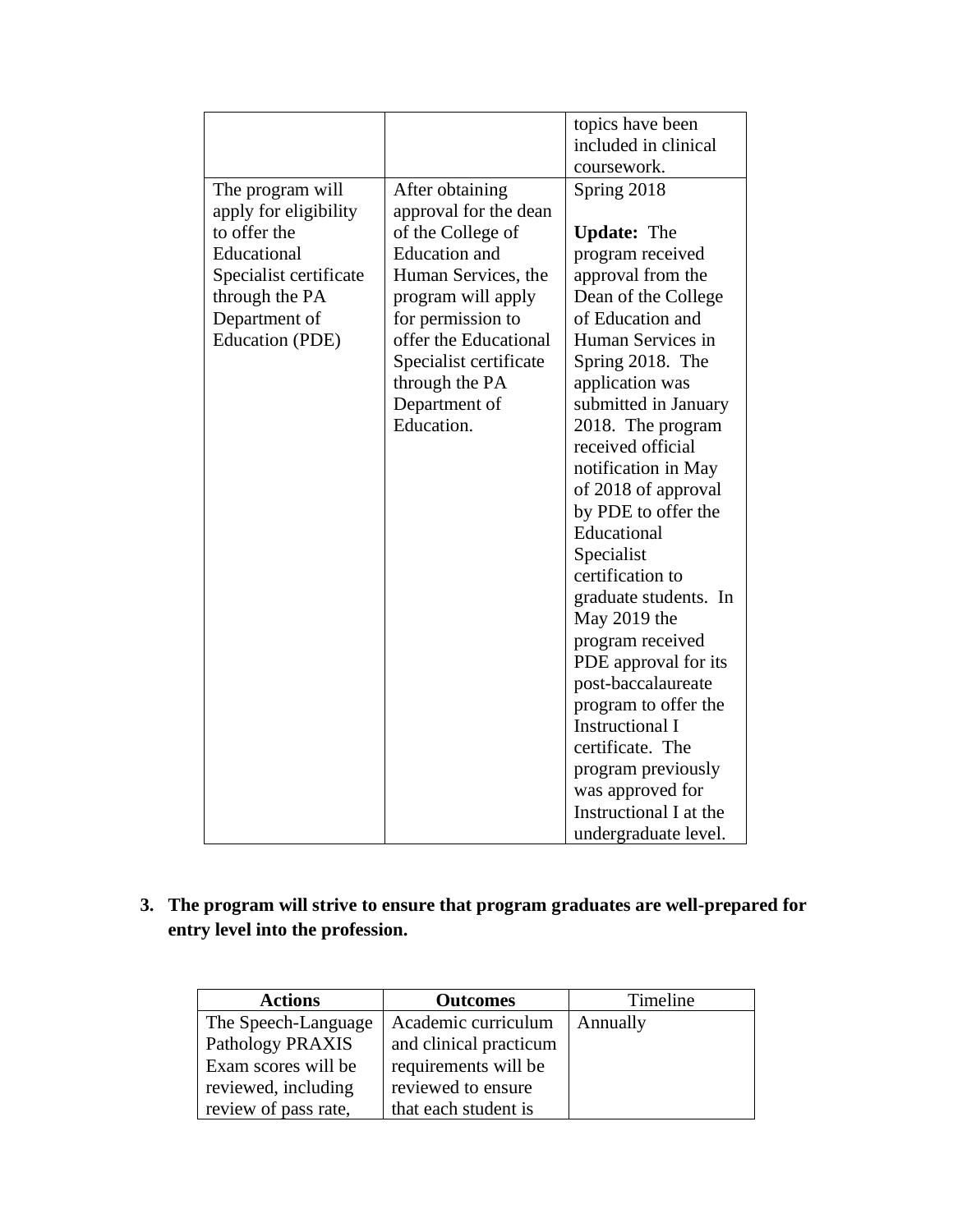| annual institutional<br>summary, and<br>performance of<br>individuals on the<br>exam's subcategories | prepared to enter the<br>profession. |  |
|------------------------------------------------------------------------------------------------------|--------------------------------------|--|
|                                                                                                      |                                      |  |
|                                                                                                      |                                      |  |

# **Community:**

# **Strategic Goals:**

**4. The department will serve as a regional resource for continuing education by sponsoring at least two education activities for the faculty and area professionals.** 

| <b>Actions</b>                             | <b>Outcomes</b>                                                                                                                                     | <b>Timeline</b>                                                                                                                                                                                                                         |
|--------------------------------------------|-----------------------------------------------------------------------------------------------------------------------------------------------------|-----------------------------------------------------------------------------------------------------------------------------------------------------------------------------------------------------------------------------------------|
| The department will<br>host a workshop for | The program will<br>provide affordable                                                                                                              | Two activities by 2021                                                                                                                                                                                                                  |
| clinical supervisors.                      | continuing education to<br>clinical supervisors<br>(including externship<br>supervisors) to ensure<br>current knowledge in<br>clinical supervision. | <b>Update:</b> Clinical<br>supervisors are offered<br>access to free online<br>CEU courses on<br>supervision through<br>CAPSCD and ASHA.                                                                                                |
|                                            |                                                                                                                                                     | The program provided<br>a workshop presented<br>by Dr. Samantha<br>Procaccini on clinical<br>supervision in August<br>2019 that was available<br>to clinical supervisors<br>to attend.                                                  |
|                                            |                                                                                                                                                     | The program is<br>planning a fall 2021<br>workshop in<br>conjunction with the<br>Southwestern Speech-<br>Language-Hearing<br>Association that will<br>be presented by Dr.<br>Joseph Constantine on<br>the topic of Selective<br>Mutism. |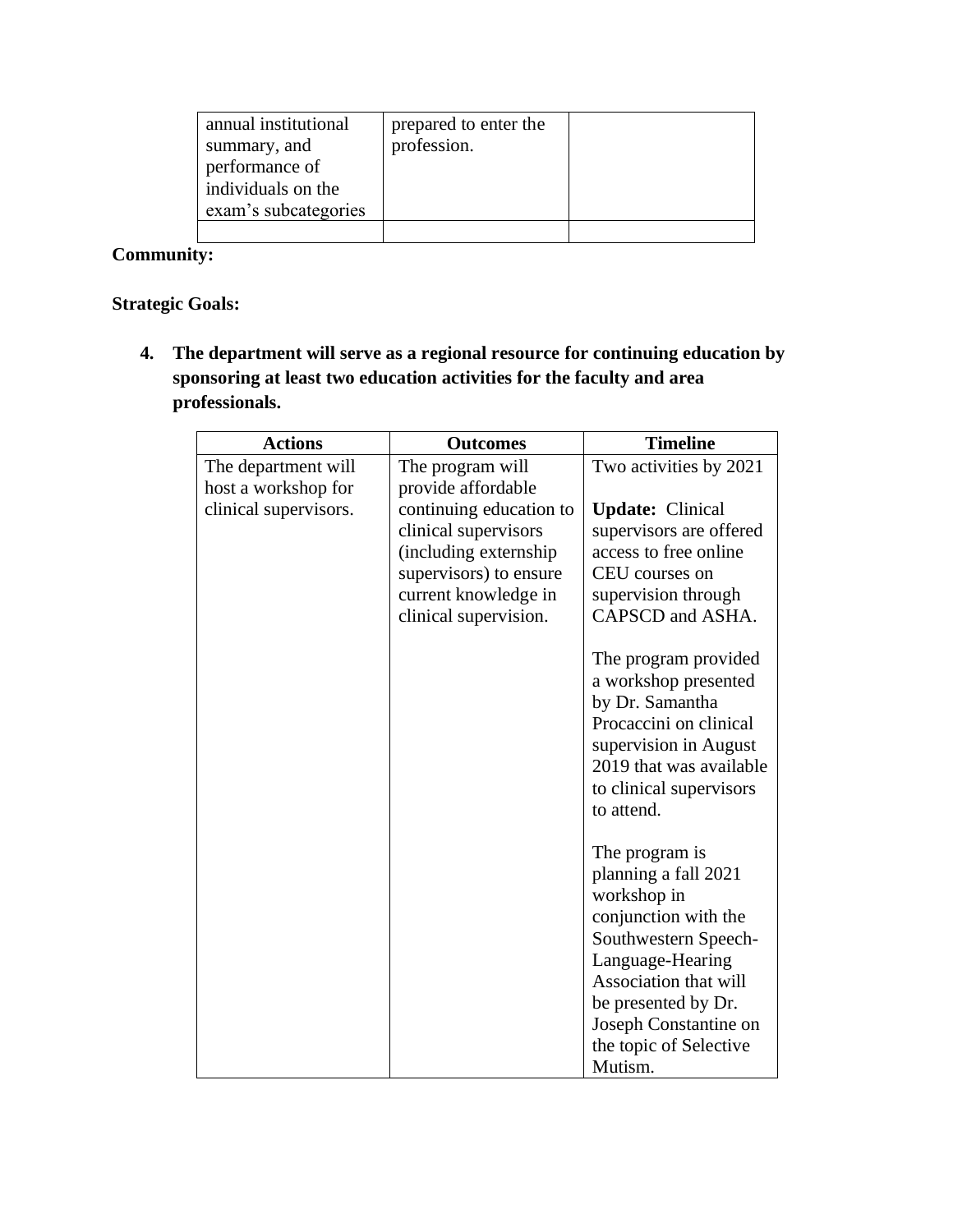| The department will      | The program will         | 1-2 activities by 2021  |
|--------------------------|--------------------------|-------------------------|
| serve as a host site for | provide affordable       |                         |
| a minimum of one         | continuing education to  | <b>Updates:</b> The     |
| SWPSHA/NSSLHA            | clinicians in the region | program co-sponsored    |
| sponsored event.         | and will encourage       | a workshop on clinical  |
|                          | student participation in | supervision in          |
|                          | professional groups by   | conjunction with        |
|                          | partnering with the      | <b>SWPSHA</b> in Summer |
|                          | regional organization    | 2019.                   |
|                          | to sponsor educational   |                         |
|                          | activities.              | The program planned     |
|                          |                          | to host a workshop on   |
|                          |                          | treatment of fluency    |
|                          |                          | disorders in            |
|                          |                          | conjunction with        |
|                          |                          | SWPSHA to be hosted     |
|                          |                          | by Cal U in Summer      |
|                          |                          | 2020. This workshop     |
|                          |                          | was postponed until     |
|                          |                          | the Fall of 2020 due to |
|                          |                          | COVID-19 restrictions   |
|                          |                          | for university events.  |
| The department will      | The program will         | Summer 2020             |
| create a Professional    | develop a new            |                         |
| Advisory Group.          | Professional Advisory    | <b>Updates:</b> The     |
|                          | Group consisting of      | program postponed the   |
|                          | alumni, clients,         | Professional Advisory   |
|                          | parents/spouses of       | Group due to COVID-     |
|                          | clients, students,       | 19 restrictions. The    |
|                          | professionals in         | initial meeting of this |
|                          | various work settings,   | group is planned for    |
|                          | and faculty in related   | Spring of 2021.         |
|                          | professions on campus.   |                         |

**5. The department will provide low cost or no cost clinical or educational services to the members of the local and university community.** 

| <b>Actions</b>          | <b>Outcomes</b>     | <b>Timeline</b>          |
|-------------------------|---------------------|--------------------------|
| The department will     | Provide low income  | 2017                     |
| explore the feasibility | individuals in the  |                          |
| of eliminating clinic   | community to access | <b>Update:</b> Effective |
| fees                    | clinical services.  | Summer 2017, no fees     |
|                         |                     | are charged for          |
|                         |                     | diagnostic evaluations   |
|                         |                     | and therapy sessions in  |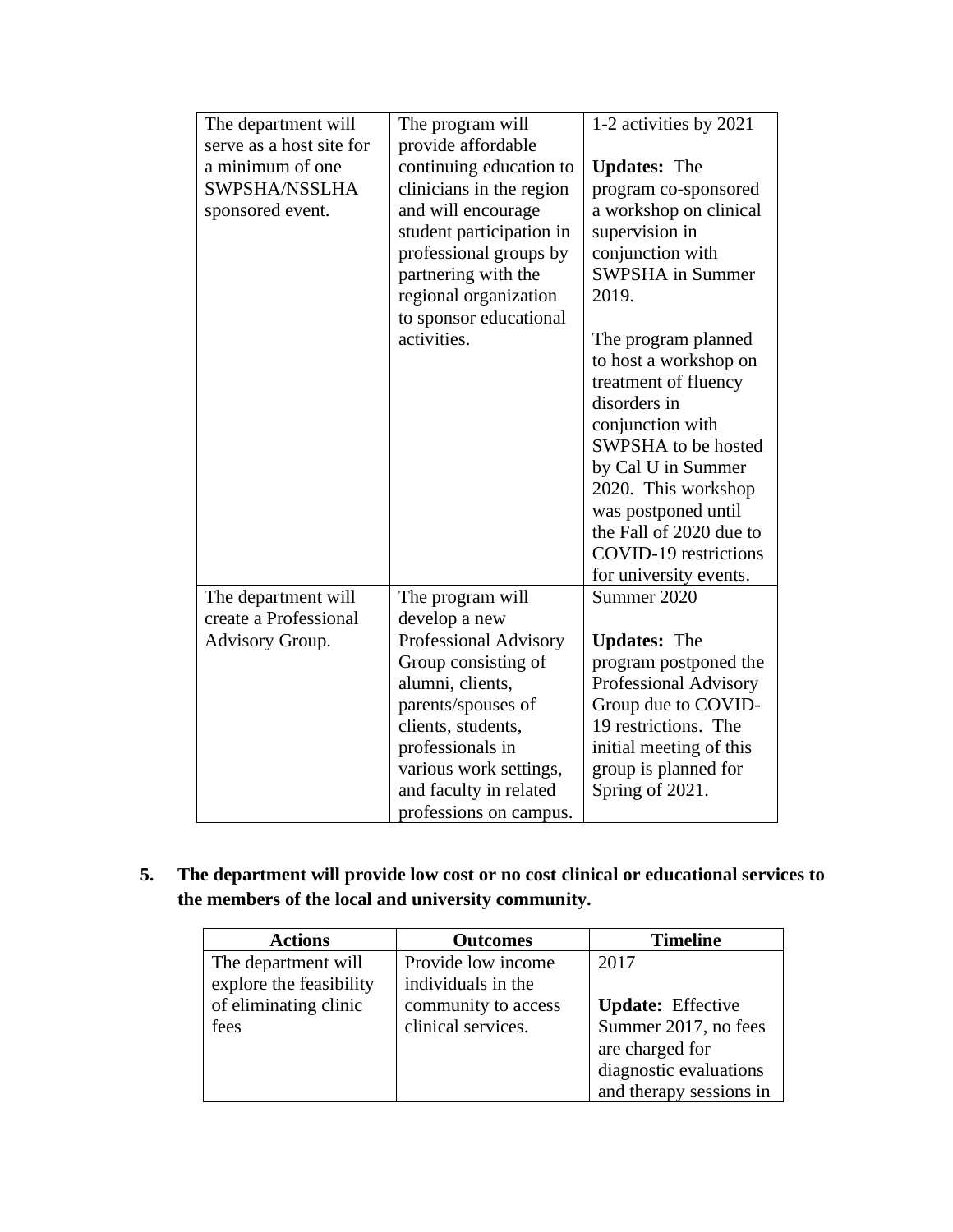|                         |                        | the Speech and            |
|-------------------------|------------------------|---------------------------|
|                         |                        | Hearing Clinic.           |
| The department will     | Provide individuals in | Annually                  |
| partner with local      | the community to       |                           |
| schools and health care | access clinical        | <b>Update:</b> The clinic |
| providers to increase   | services.              | has informal              |
| awareness of and        |                        | agreements with local     |
| access to clinical      |                        | home health agencies      |
| services available.     |                        | and school                |
|                         |                        | districts/intermediate    |
|                         |                        | units for community       |
|                         |                        | referrals. The clinic is  |
|                         |                        | a known referral          |
|                         |                        | source for specialty in   |
|                         |                        | treatment of              |
|                         |                        | individuals with          |
|                         |                        | Parkinson's Disease.      |
|                         |                        | through the               |
|                         |                        | Parkinson's               |
|                         |                        | Foundation of Western     |
|                         |                        | Pennsylvania and local    |
|                         |                        | support groups.           |

# **Research:**

### **Strategic Goals:**

**6. The faculty will strive to increase the number of faculty publications and presentations at the national level.**

| <b>Actions</b>           | <b>Outcomes</b>          | <b>Timeline</b>                                            |
|--------------------------|--------------------------|------------------------------------------------------------|
| The faculty will submit  | Increased faculty        | Annually                                                   |
| at least one publication | recognition in the state |                                                            |
| to a peer reviewed       | and nation               | <b>Update:</b>                                             |
| journal or grant         |                          | <b>Completed</b>                                           |
| proposal to an internal  |                          | <b>Publications:</b>                                       |
| or external funding      |                          | Two publications were                                      |
| sources                  |                          | completed in 2017.                                         |
|                          |                          | Two white papers were<br>published in 2019.                |
|                          |                          | An invited publication<br>was submitted in<br>Summer 2019. |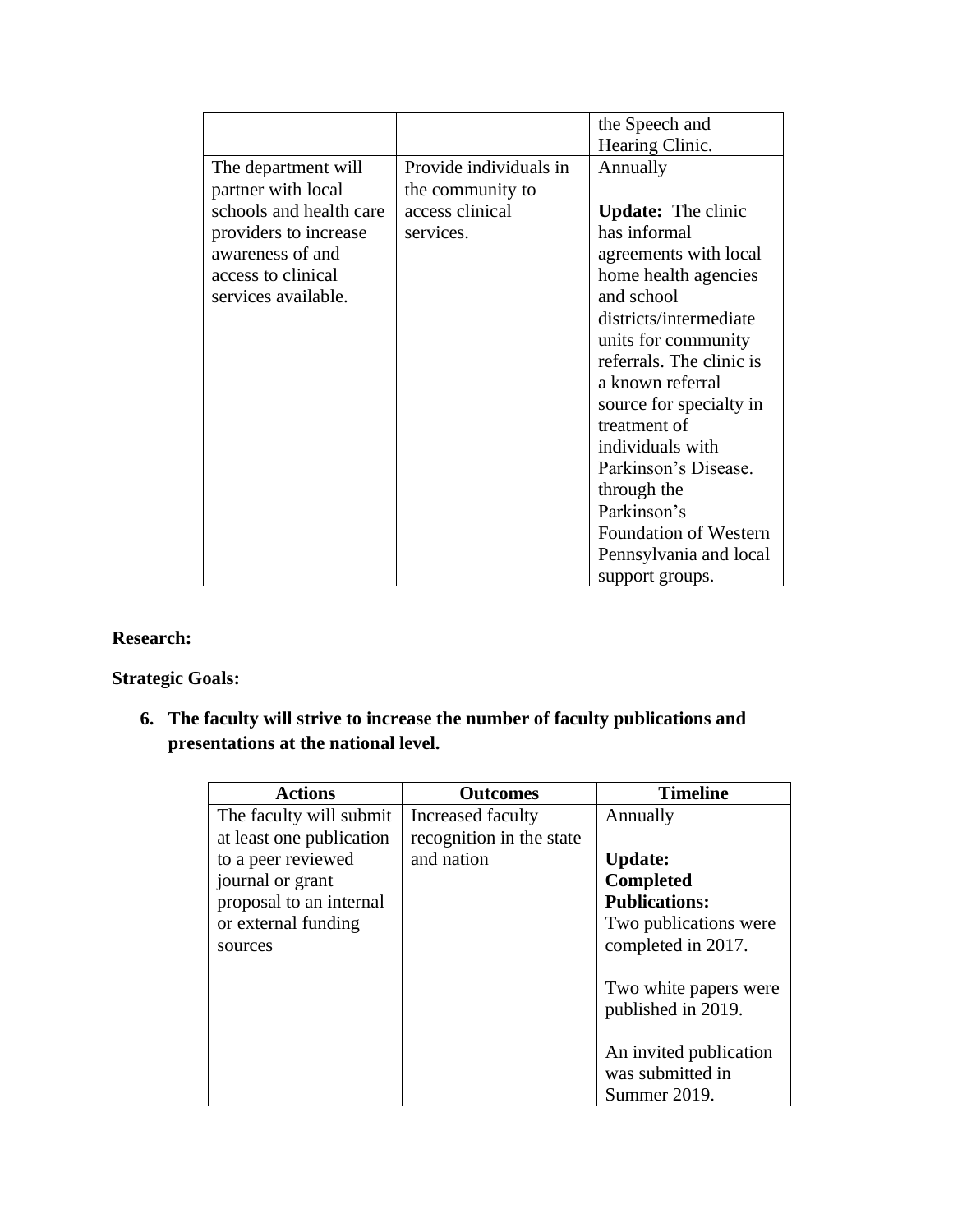|  | <b>Publications in</b><br><b>Preparation:</b>                                                                                                                                                                                                         |
|--|-------------------------------------------------------------------------------------------------------------------------------------------------------------------------------------------------------------------------------------------------------|
|  | One publication related<br>to grant funded<br>research was submitted<br>to a peer-reviewed<br>journal, Teaching and<br>Learning in<br>Communication<br>Sciences & Disorders,<br>in Fall 2019 and was<br>accepted for<br>publication in early<br>2021. |
|  | <b>National Committee</b><br><b>Work and Research</b><br><b>Peer Review:</b><br><b>Invitation for Editorial</b><br><b>Board Member for</b><br>Dysphagia Section of<br><b>AJSLP</b><br><b>Editorial Board</b><br>Member of ASHA<br>Perspectives SIG 11 |
|  | Manuscript peer<br>reviewer for Annals of<br>Otology, Rhinology,<br>and Laryngology and<br><b>Plural Publishing</b>                                                                                                                                   |
|  | Invitation to serve on<br><b>2019 ASHA</b><br><b>Convention Program</b><br>Committee for<br>Precepting &<br>Supervision                                                                                                                               |
|  | <b>Grants:</b><br>An internally funded<br>grant in the amount of<br>\$5270 was secured by<br>Dr. Denise Joseph to                                                                                                                                     |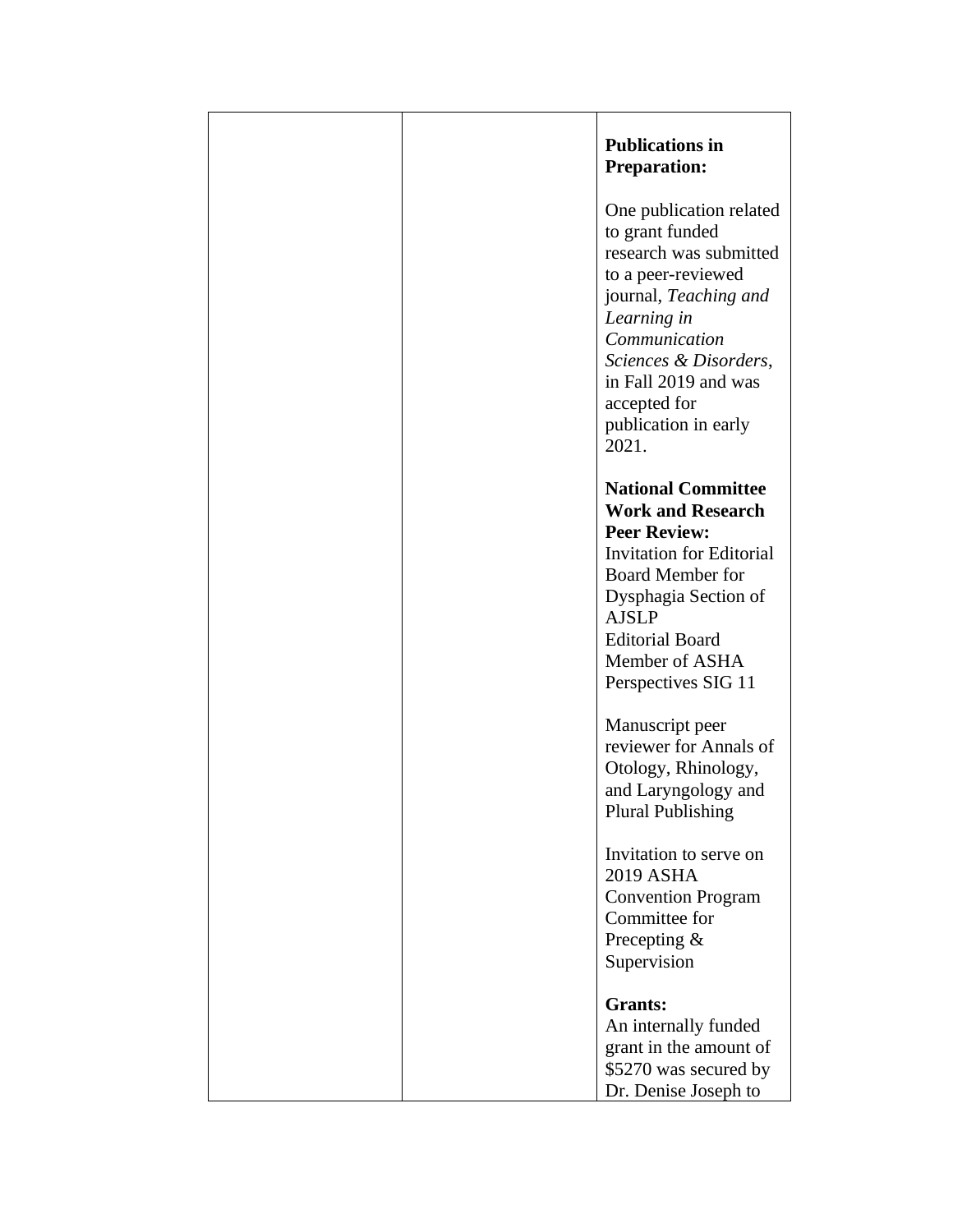|                         |                          | support development                                                                   |
|-------------------------|--------------------------|---------------------------------------------------------------------------------------|
|                         |                          | of a sensory garden on                                                                |
|                         |                          |                                                                                       |
|                         |                          | campus.                                                                               |
|                         |                          | Funding to faculty and<br>students was secured to<br>complete Speak Out!<br>Training. |
|                         |                          | Travel grants are<br>awarded annually to<br>faculty members to                        |
|                         |                          | defray costs of travel to                                                             |
|                         |                          | conferences and                                                                       |
|                         |                          |                                                                                       |
|                         |                          | workshops.                                                                            |
| The faculty will submit | Increased faculty        | Annually                                                                              |
| papers for presentation | recognition in the state |                                                                                       |
| at state and national   | and nation               | <b>Update:</b>                                                                        |
| conventions.            |                          | <b>Invited Presentations:</b>                                                         |
|                         |                          | An invited presentation                                                               |
|                         |                          | in 2019 (state level,                                                                 |
|                         |                          |                                                                                       |
|                         |                          | sponsored by North                                                                    |
|                         |                          | Carolina Association                                                                  |
|                         |                          | of Supervisors in                                                                     |
|                         |                          | Speech-Language                                                                       |
|                         |                          | Pathology &                                                                           |
|                         |                          | Audiology)                                                                            |
|                         |                          |                                                                                       |
|                         |                          | Annual presentations                                                                  |
|                         |                          |                                                                                       |
|                         |                          |                                                                                       |
|                         |                          | are conducted by                                                                      |
|                         |                          | multiple faculty                                                                      |
|                         |                          | members at PA and<br>regional conferences.                                            |

**7. The faculty will work to increase the number of faculty-student research projects at the undergraduate and graduate levels.**

| <b>Actions</b>           | <b>Outcomes</b>        | <b>Timeline</b>           |
|--------------------------|------------------------|---------------------------|
| Faculty will mentor      | Student poster         | Annually                  |
| faculty-student          | presentations at PSHA, |                           |
| research projects at the | ASHA, and campus       | <b>Update:</b> Eight      |
| graduate and             | research events        | graduate students         |
| undergraduate levels.    |                        | presented posters         |
|                          |                        | related to their research |
|                          |                        | projects at the March     |
|                          |                        | <b>2018 PSHA</b>          |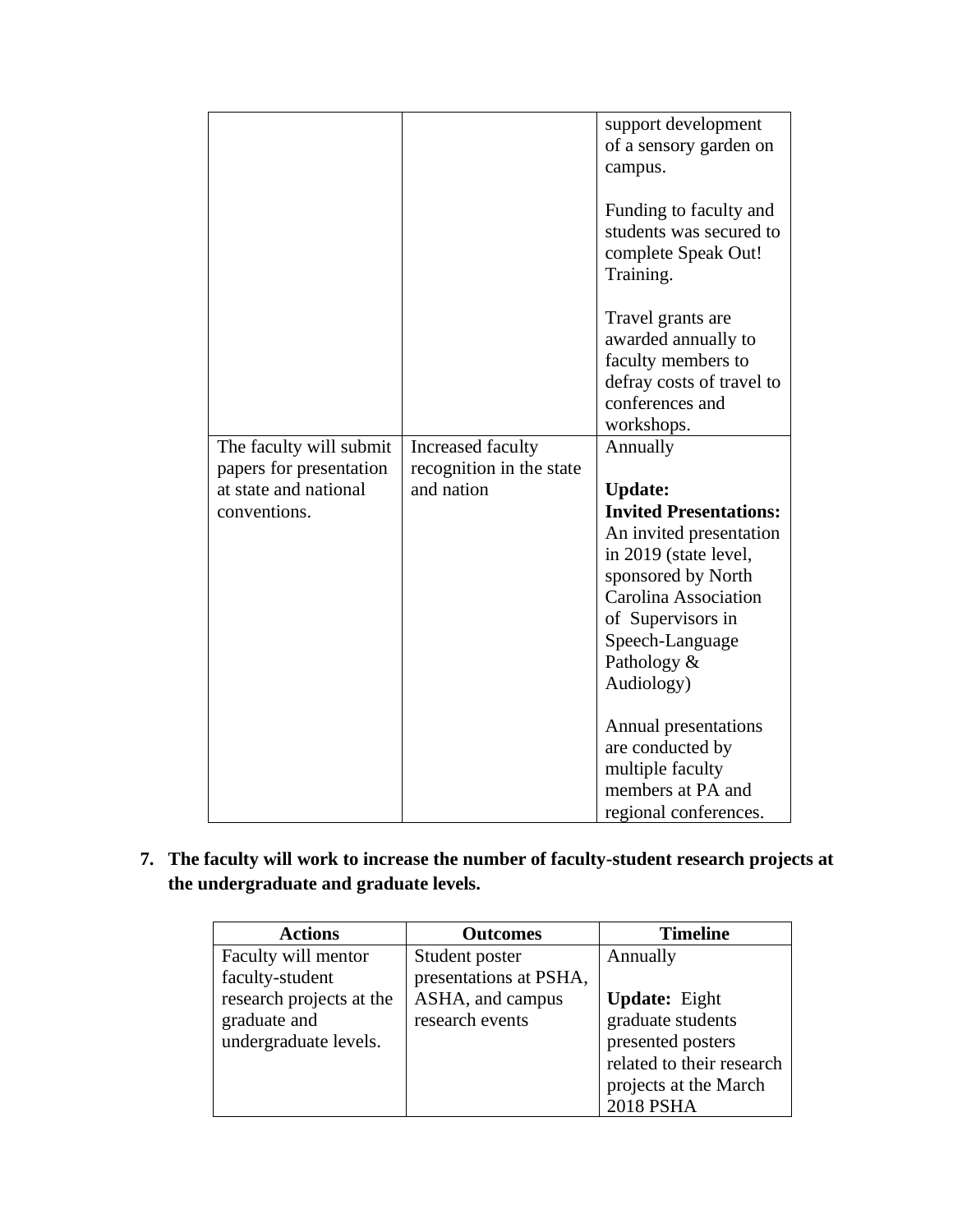|  | Convention. Several<br>graduate students<br>presented posters at a<br>university-sponsored<br>research event in 2019.<br>Two of the students<br>won monetary awards<br>for their posters.                                                                         |
|--|-------------------------------------------------------------------------------------------------------------------------------------------------------------------------------------------------------------------------------------------------------------------|
|  | Seven graduate<br>students presented<br>posters related to their<br>research projects in the<br>April 2019 at a state<br>level conference and at<br>a university-sponsored<br>research event. Two of<br>the students won<br>monetary awards for<br>their posters. |
|  | Several graduate<br>students submitted<br>posters for presentation<br>at the 2020 PSHA<br>Convention and the<br>Strike a Spark research<br>event at Cal U. Both<br>events were cancelled<br>due to COVID-19.                                                      |
|  |                                                                                                                                                                                                                                                                   |

#### **Resources:**

**Strategic Goals:**

**8. The program will work to ensure access to adequate resources, including faculty and student computers, equipment for clinic and research, and clinical diagnostic and therapeutic materials.**

| <b>Actions</b>          | <b>Outcomes</b>       | <b>Timeline</b>               |
|-------------------------|-----------------------|-------------------------------|
| The program will        | Obtain funding from   | 2016                          |
| upgrade and replace the | university to replace |                               |
| closed-circuit video    | closed-circuit video  | <b>Update:</b> Closed circuit |
|                         | monitoring system     | video monitoring              |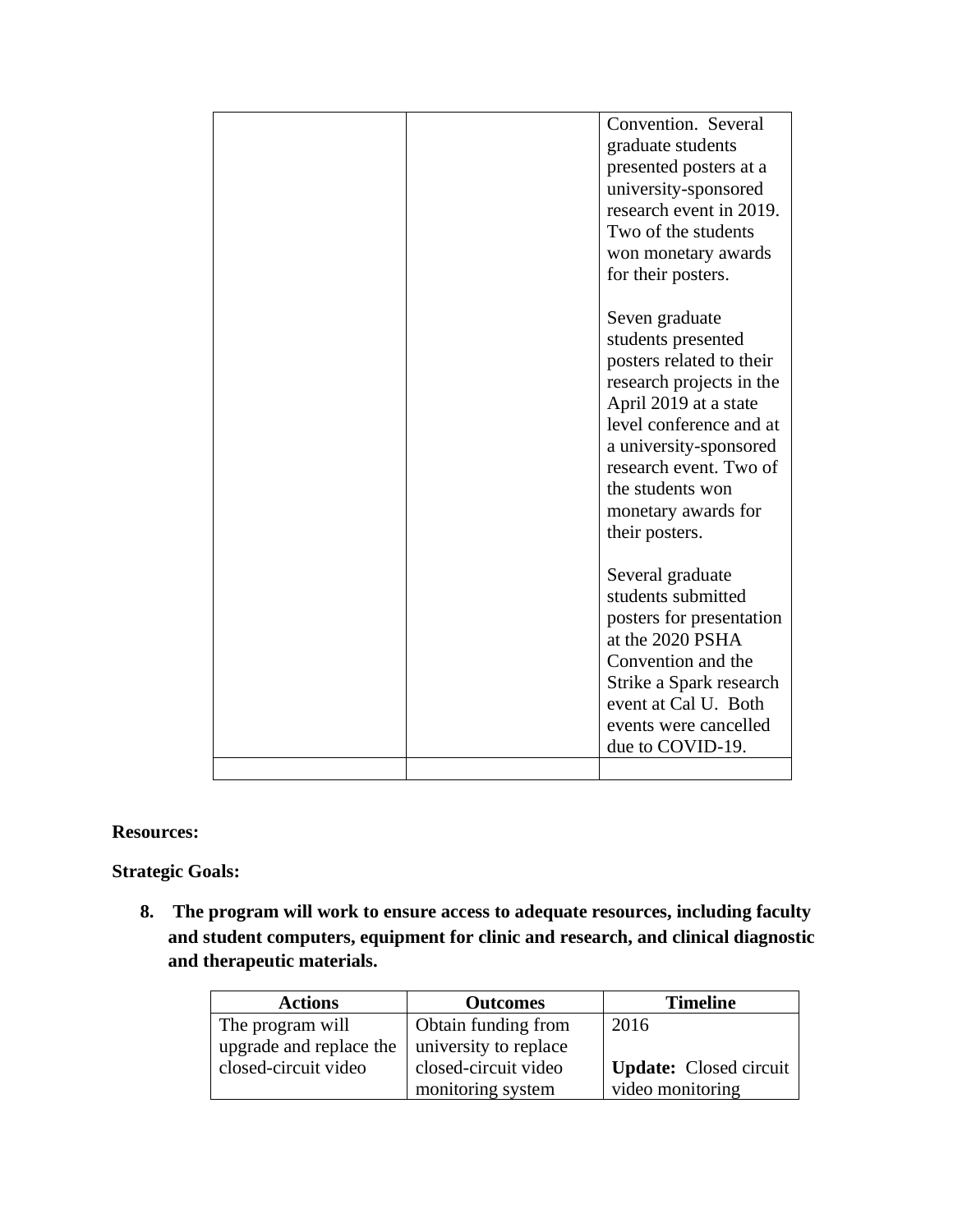| monitoring system for<br>clinical supervision.                                              |                                                                                                | system was updated in<br>Fall 2016.                                                                                                                                                                                                                                                                                                                                                                                                                    |
|---------------------------------------------------------------------------------------------|------------------------------------------------------------------------------------------------|--------------------------------------------------------------------------------------------------------------------------------------------------------------------------------------------------------------------------------------------------------------------------------------------------------------------------------------------------------------------------------------------------------------------------------------------------------|
|                                                                                             |                                                                                                | <b>Update:</b> Additional<br>cameras requested, and<br>recording options were<br>updated.                                                                                                                                                                                                                                                                                                                                                              |
| The program will<br>upgrade and replace the<br>electronic health<br>records system.         | Obtain funding from<br>university for updated<br>electronic health record<br>system            | 2017<br><b>Update:</b> Fusion Web<br>Clinic was initiated in<br>Fall 2017.<br><b>Update:</b> Beginning in<br>August 2018, the<br>program began the<br>process of moving to<br>fully online clinical<br>documentation through<br>Fusion Web Clinic. All<br>clinical documentation<br>was electronically<br>managed by Summer<br>2019.                                                                                                                   |
| The program will<br>increase available<br>equipment for<br>educational and clinical<br>use. | Obtain administrative<br>approval to purchase<br>current educational and<br>clinical materials | Annually<br><b>Update:</b> One-two new<br>or updated assessment<br>tools and numerous<br>new therapy materials<br>clinical are purchased<br>each year. In addition,<br>a new delayed auditory<br>feedback mechanism,<br>video-otoscopy<br>equipment, and<br>audiology equipment<br>adaptors were<br>purchased. Additional<br>equipment includes<br>new sound level<br>meters. The<br>Smartboard license was<br>extended for 3 years<br>effective 2020. |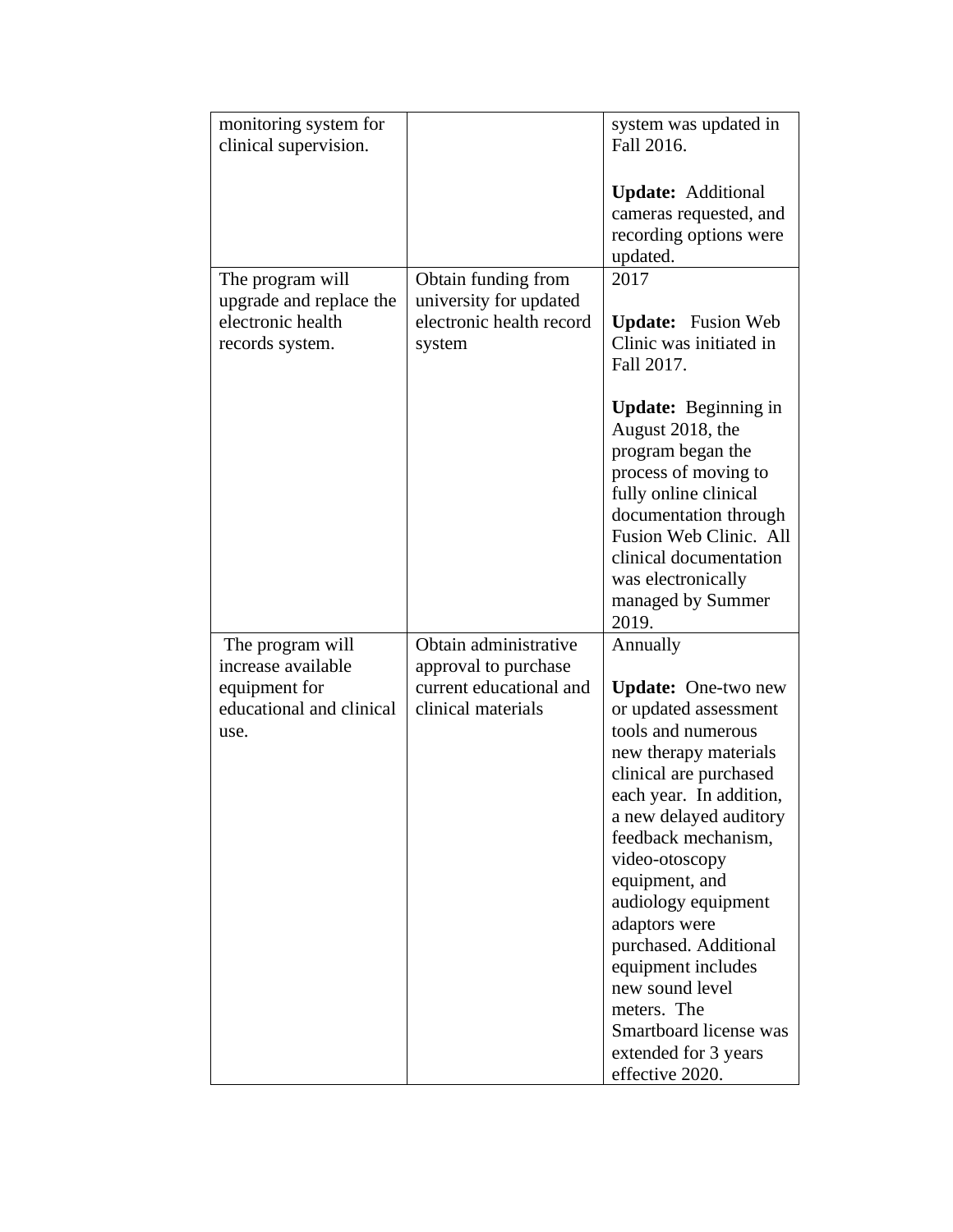|                                                                                                              |                                                                                                                                                         | Access to online<br>assessment tools was<br>provided free of charge<br>through Q Global in<br>2020. Clinical faculty<br>are preparing a state<br>level Faculty<br>Professional<br>Development grant<br>through PASSHE to<br>secure funding for<br>electronic assessment<br>tools.                                         |
|--------------------------------------------------------------------------------------------------------------|---------------------------------------------------------------------------------------------------------------------------------------------------------|---------------------------------------------------------------------------------------------------------------------------------------------------------------------------------------------------------------------------------------------------------------------------------------------------------------------------|
| The program will<br>increase resources for<br>individuals with<br>sensory integration<br>deficits.           | Obtain administrative<br>approval and funding<br>for a sensory garden in<br>the department.<br>Obtain funding for<br>sensory tools for<br>clinical use. | Fall 2018-Spring 2019<br><b>Update: Grant</b><br>awarded to Dr. Denise<br>Joseph in the Fall of<br>2018 in the amount of<br>\$5270 to develop a<br>sensory garden. This is<br>an interdepartmental<br>effort with the Biology<br>Department.<br>A grant to obtain<br>sensory tools for<br>clinical use is in<br>progress. |
| The program will<br>increase the number of<br>therapy rooms to meet<br>the expanding needs of<br>the clinic. | Obtain administrative<br>approval to expand<br>clinic to vacant areas in<br>Morgan Hall.                                                                | 2020<br><b>Update (Spring 2020):</b><br>Due to upcoming<br>modifications to<br>Morgan Hall,<br>expansion to vacant<br>areas in Morgan Hall<br>for clinic therapy<br>rooms and a sensory<br>room is on hold.                                                                                                               |
| The program will<br>obtain funding to<br>update furniture in the<br>clinic rooms and<br>waiting area.        | Obtain administrative<br>approval to purchase<br>updated furniture                                                                                      | 2020<br><b>Update (Fall 2019):</b><br>Funding was obtained<br>from administration to<br>purchase new furniture                                                                                                                                                                                                            |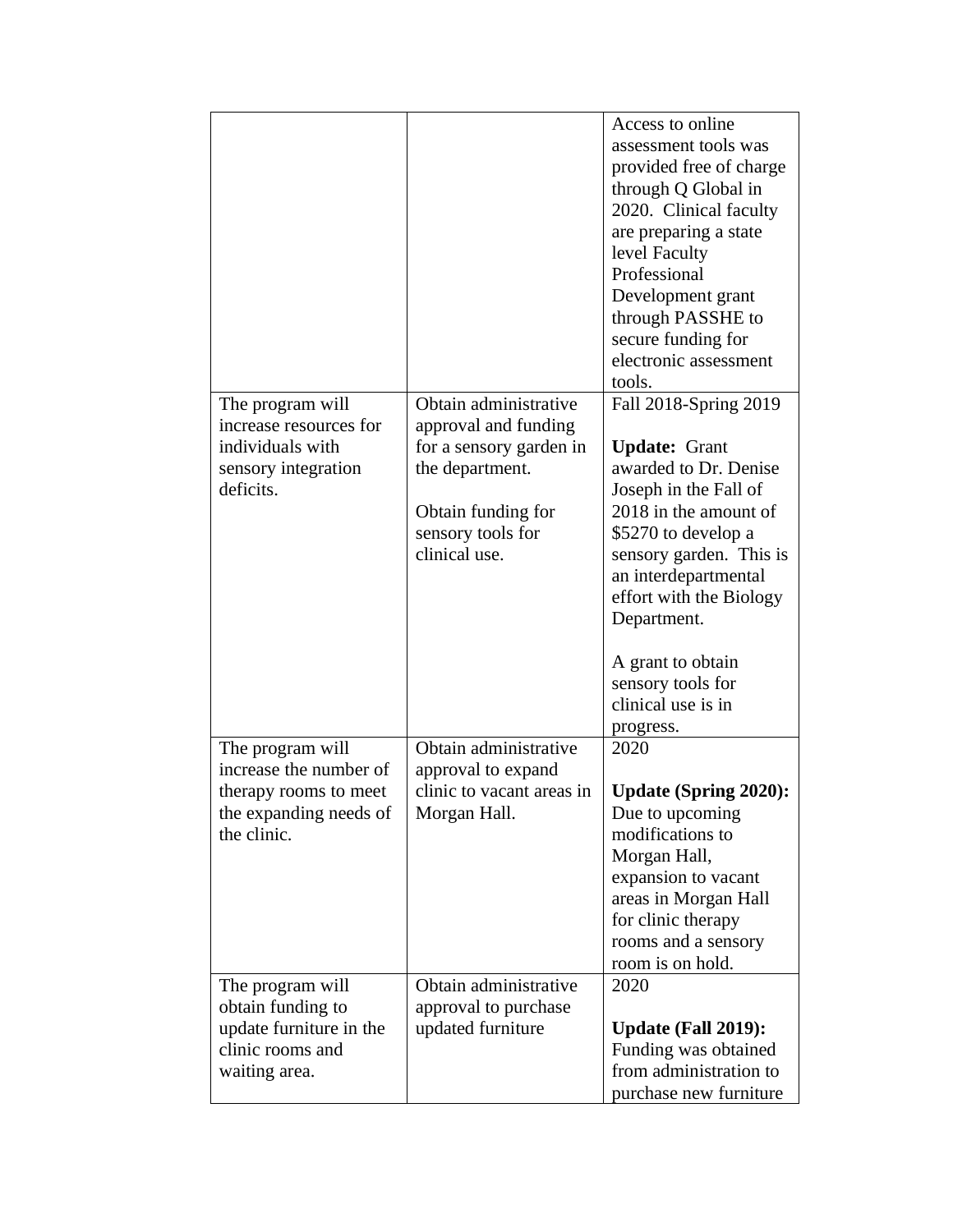|                                       |                                              | in the clinic waiting<br>room and all clinic<br>rooms in Fall of 2019.<br>Furniture was delivered<br>in January 2020. All<br>clinic rooms, the clinic<br>waiting room, and the<br>student computer lab                                                                                                                                                                                                                                                                                                                  |
|---------------------------------------|----------------------------------------------|-------------------------------------------------------------------------------------------------------------------------------------------------------------------------------------------------------------------------------------------------------------------------------------------------------------------------------------------------------------------------------------------------------------------------------------------------------------------------------------------------------------------------|
|                                       |                                              | were updated with new<br>furniture.                                                                                                                                                                                                                                                                                                                                                                                                                                                                                     |
| The program will<br>obtain funding to | Obtain technology fee<br>funding to update   | 2019                                                                                                                                                                                                                                                                                                                                                                                                                                                                                                                    |
| update the computer<br>lab.           | computers and chairs in<br>the computer lab. | <b>Update:</b> A request<br>was made to the dean<br>of the College of<br><b>Education and Human</b><br>Services in August<br>2018 for technology fee<br>funding to update<br>equipment in the<br>computer lab.<br><b>Update:</b> In Summer<br>2019, 3 additional<br>computers were<br>installed in the<br>computer lab. Older<br>computers were<br>updated. New<br>computer chairs and<br>additional chairs to<br>furnish the computer<br>lab were ordered in Fall<br>of 2019 and were<br>delivered in January<br>2020. |

**9. The program will recruit and retain well-qualified tenure-track faculty who are committed to teaching, scholarship, and service.** 

| <b>Actions</b>                                        | <b>Outcomes</b> | <b>Timeline</b>        |
|-------------------------------------------------------|-----------------|------------------------|
| The program will work   Faculty search for a          |                 | <b>Update:</b> The new |
| to recruit for the newly $\vert$ tenure track faculty |                 | tenure track clinical  |
|                                                       | position.       | faculty position was   |